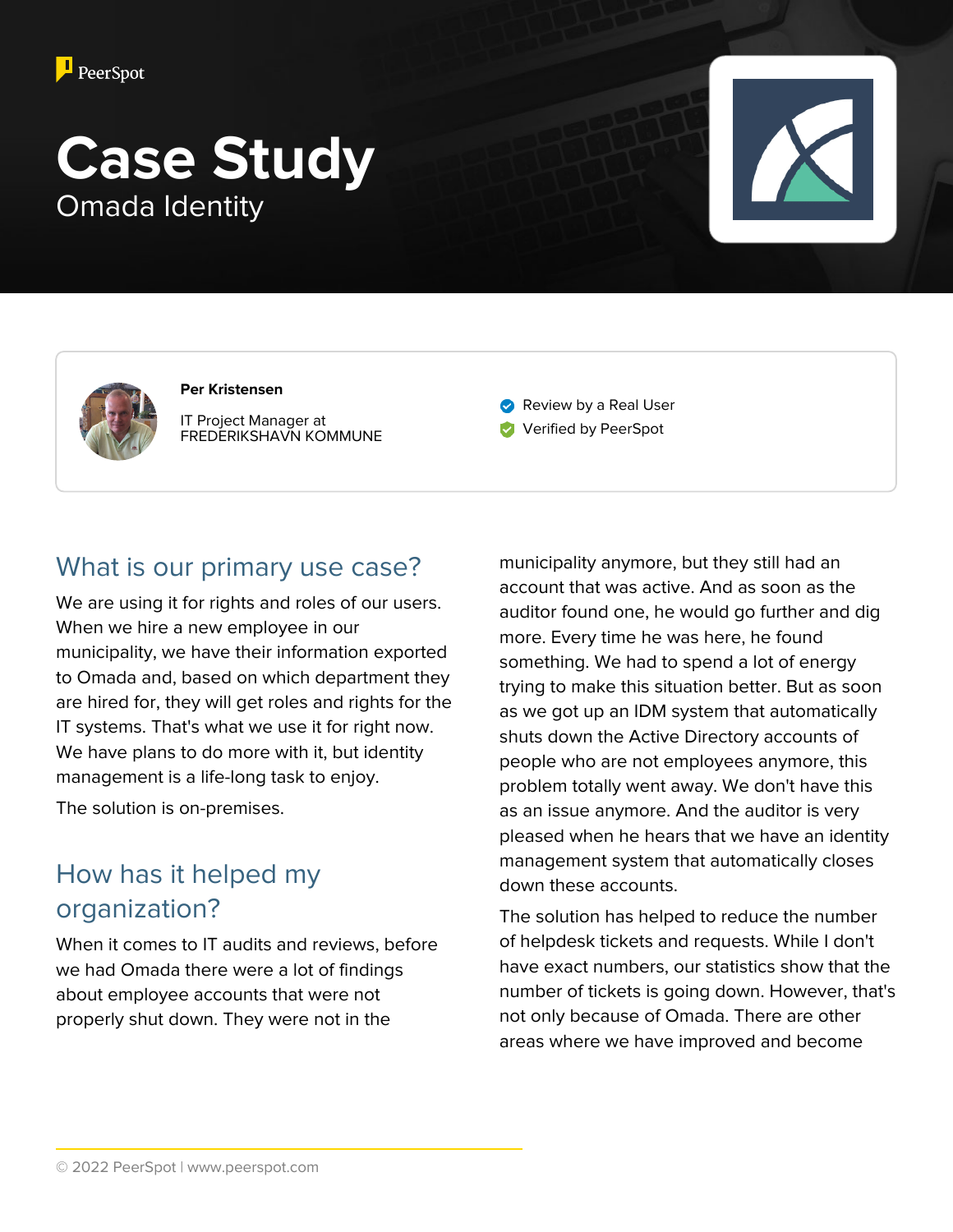

more professional and have helped our users.

### What is most valuable?

The most valuable functionality of the solution for us is that when employees stop working for the municipality, they are automatically disabled in Active Directory. Omada controls that 100 percent. They are disabled for 30 days, and after that time Omada deletes the Active Directory account. The same type of thing happens when we employ new people. Their information is automatically imported to Omada and they are equipped with the roles and rights so they can do their jobs. Those are the two main benefits we have at the moment.

The identity governance and administration features are also really good in Omada. There are a lot of possibilities for controlling access rights. We are only using a little bit of all the possibilities in the platform right now, but of course we want to go further and use more of the functionality.

### What needs improvement?

Generally, I find the whole solution to be very good. But the way errors in the system are handled could be improved. If you find an error and you need it fixed, you have to upgrade. It's not like they say, "Okay, we'll fix this problem for you." You have to upgrade. The last time we upgraded, because there was an error in a previous version, we had to pay 150,000 Danish

Krone (about \$24,000 at the time of this review) to upgrade our systems. This is a very big issue for us because 150,000 Krone is a lot of money. And because we have production, test, and developer environments, we had to upgrade them all. The fact that we can't have an error fixed but, rather, we have to upgrade, annoys us a little. That means that we have to pay to get errors fixed that Omada has made in programming the system. I hope they change this way of looking at things.

# For how long have I used the solution?

We have used Omada Identity since 2018.

# What do I think about the stability of the solution?

We are now at 14.0.6 and its runs very good, we have no problems.

### What do I think about the scalability of the solution?

The scalability of the solution is fine. There are a lot of possibilities to scale from a small business to a big business. You can use part of the system or use the more advanced functionality for creating roles.

We currently have 5,633 employees in the system, and there are 59,000 citizens in our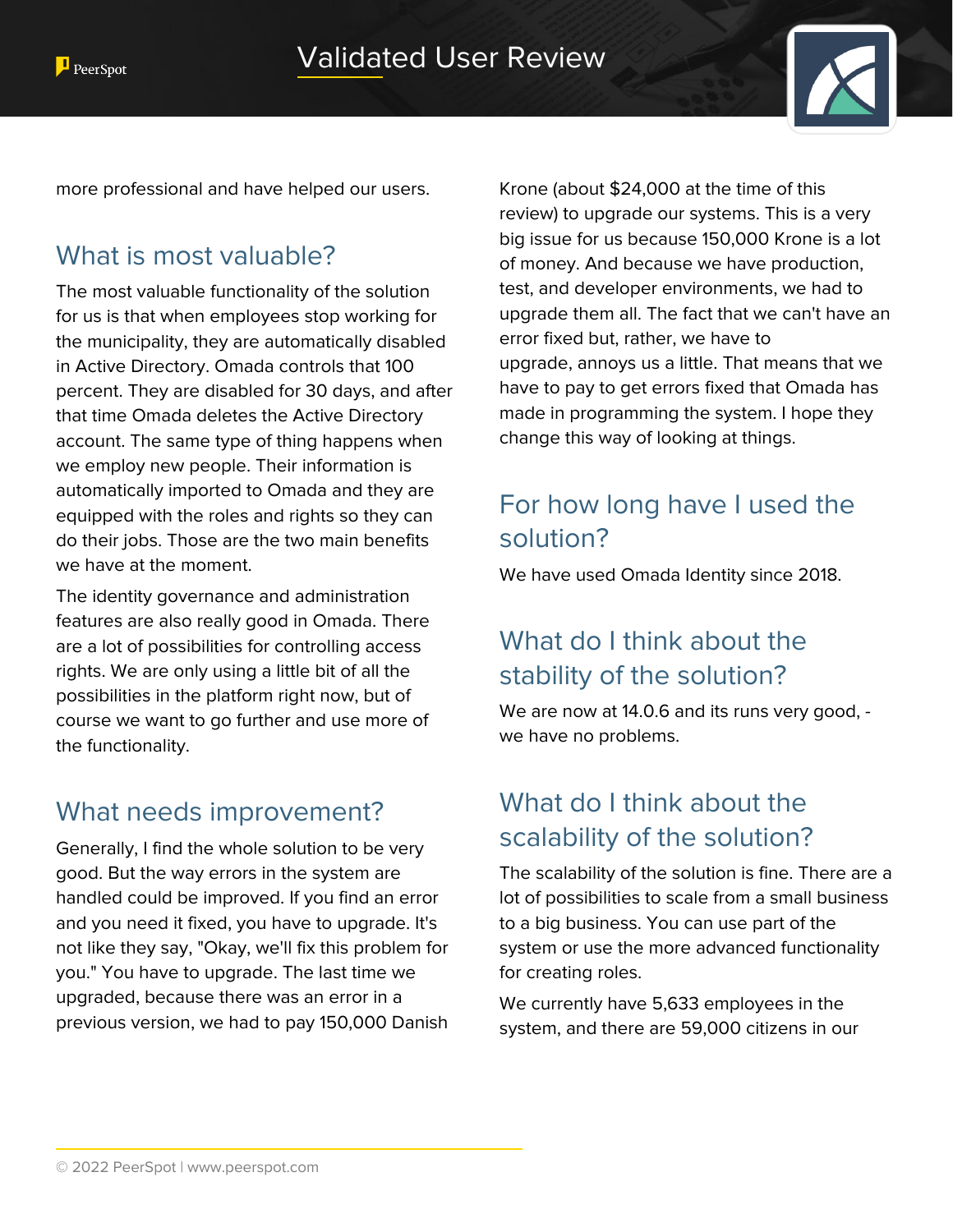

#### municipality.

We're looking to expand our use of Omada Identity by providing more functionality to the users and the managers in our municipality. Right now, Omada is running in the background. Nobody actually knows that it's there. It's doing its job and people are happy, but no one in our business has access to the platform. We want to make it more visible and to exploit some functionality for the managers, for example, so that they can do more themselves. We also want to have managers do access reviews for all roles they are responsible for. That way, they can say, "Okay, this employee has access to this, this, and this, which is okay. But he also has this right of access and he doesn't need it anymore." This type of access review is something we are still planning to implement, but we are not there yet.

# Which solution did I use previously and why did I switch?

Before Omada, we had a solution called NetIQ. That platform was very expensive and there were modules that we didn't buy. If we were to continue with that system, first we would have had to upgrade it, and that would be very expensive, and we would also have had to buy some extra modules, which were very expensive. So instead of just blindfolding ourselves and ordering an upgrade, we examined the market for IDM systems. We took the best-known and looked at their ratings in industry reviews to see which were at the highend. We invited them for an interview and a demo of their systems, and Omada scored the highest. That's why we choose them.

### How was the initial setup?

When we started with this system, it was Omada that hired some temporary project managers to implement the solution at our place, and they did not do a good job. We found out later that something was just not implemented. For example, if we rehire a former employee, we have no process to handle that in the system. We only found out about this after the original implementation. Today, they use their dealers to implement the system. I don't think Omada itself implements nowadays. Maybe it's better that way, but we were not satisfied with the way that it was implemented originally.

Our deployment was a long story because, in the middle of the implementation, Omada gave up and said, "You can go further with a dealer called ICY Security." They handed over the implementation to this dealer. It's difficult to say exactly how long it took, but if I have to give you a number, we are talking about between six and eight months.

Up until now, it has been our dealer, ICY Security, that has maintained the system. We recently took over maintenance of the system and the databases ourselves. But if there is development needed, it will still be our dealer that helps us with this. The whole area of identity management is complex, but ICY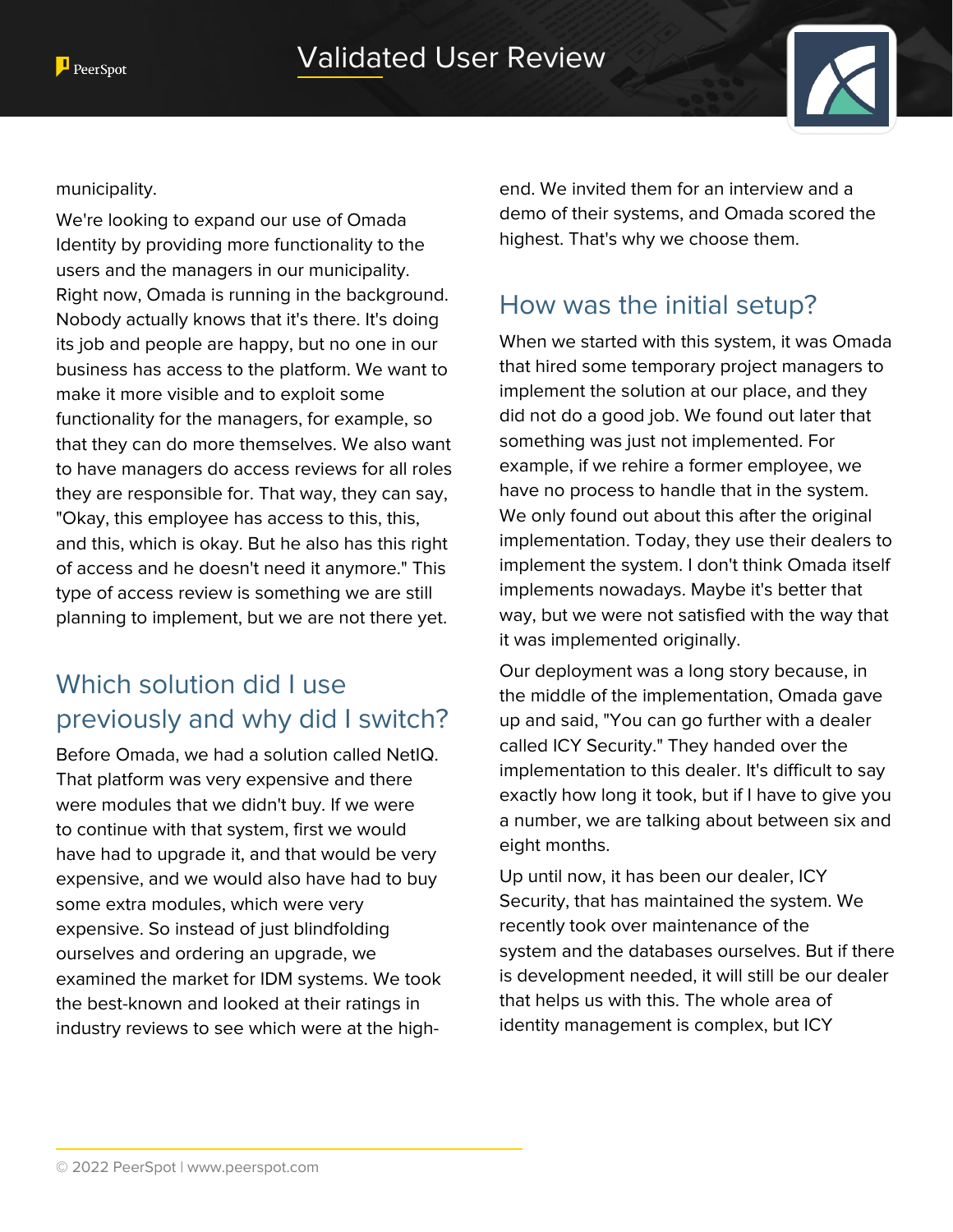

Security is doing a good job to help us grow in this system.

# What's my experience with pricing, setup cost, and licensing?

It's a fair price for the on-premises system. Compared with what we had before, it's much cheaper and we get all the modules in one.

We tried to go with the cloud, but it was far too expensive. We calculated the costs and to go cloud, it would mean four times the expense for us. That was more than we could get budget for. We have had meetings with Omada to tell them that we want to go cloud, because that's our strategy in many other fields, but that the price is way too expensive. We have told them they have to reconsider the price for it because they will never get any customers to go cloud when it's that expensive.

# Which other solutions did I evaluate?

Among the solutions we looked at were SailPoint IdentityIQ, Micro Focus NetIQ, KMD IDM, Ca and 2ndC/Atea.

In scoring the solutions, we focused on userfriendliness. The NetIQ system that we had before was very fixed. You couldn't design it as you wanted. If you adjusted a screen the way you wanted it, there was often something

that didn't function. We didn't have the ability to customize it the way we wanted. As a result, the usability of the system was very bad. It was so bad that we couldn't give it to our managers and say, "Here's a platform you can use for selfservice." That's why user-friendliness was a significant part of our scoring.

We also wanted to be able to adjust the system ourselves without having to hire consultants. With NetIQ, we had no clue how to do stuff in the system. It was so difficult that we had to call external help every time, and that was not for free. We had to pay every time. Our wish was that, in the next system, we would be able to do minor adjustments ourselves.

And, of course, price was also an issue, not that we needed to buy the cheapest one, but pricing was a parameter that we were looking at. In terms of a reduced total cost of ownership as a result of choosing Omada, I don't have a specific number. Some things are difficult to put a value on. But for sure, we have a better system, a more user-friendly system, and the cost for licenses is much lower. Also, the way that Omada sells the system is that you get the whole package. It's not that you have to buy a module here, and if you need more functionality, you have to buy another module there. You get it all in one purchase. That has also reduced the total cost because we have all the modules.

As for the time it took to get up and running with Omada compared to NetIQ, it's a hard thing to compare because NetIQ was our first IDM system. Before the NetIQ deployment, we had